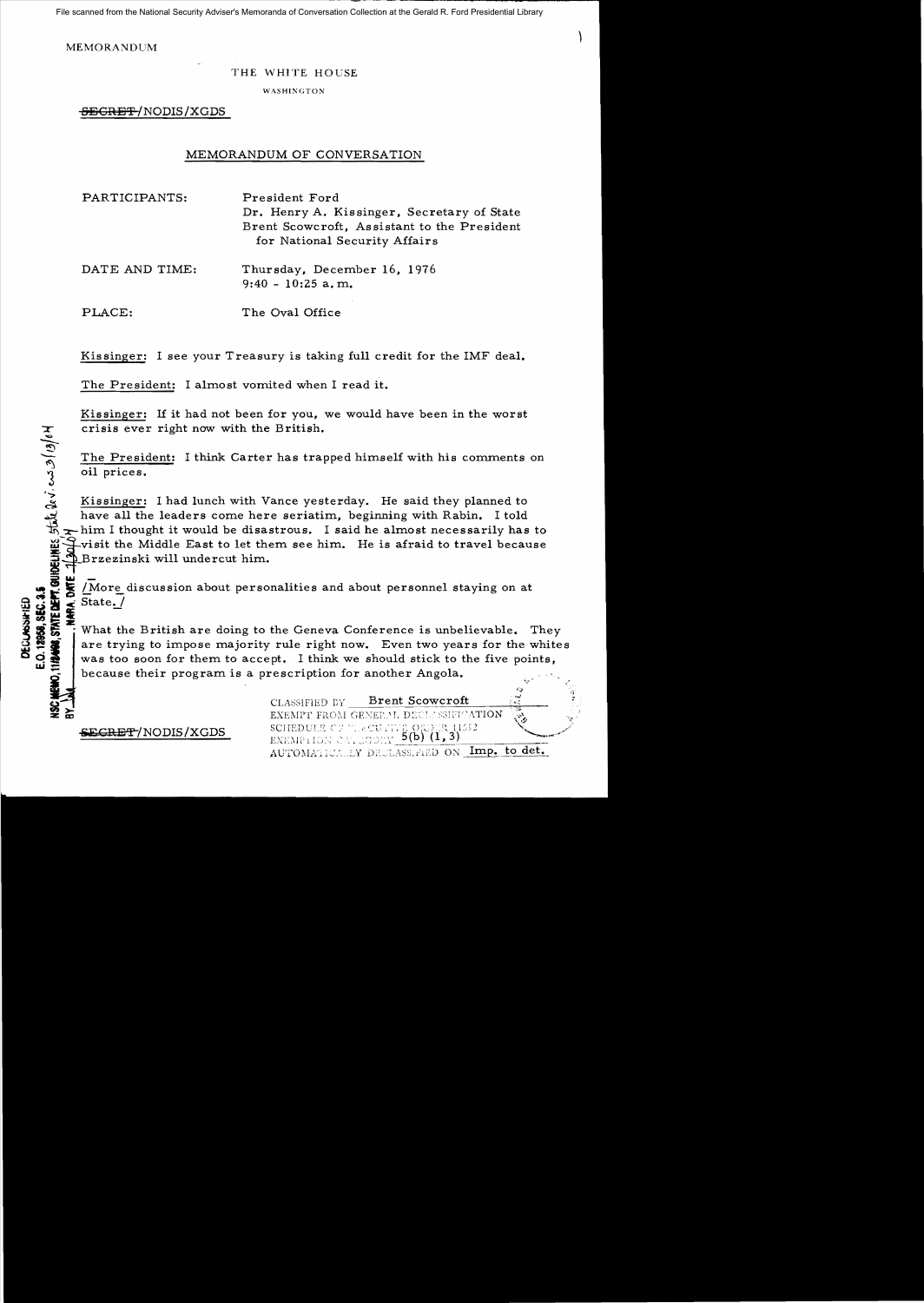## ~GRE'i' fNODIS/XGDS 2

 $\overline{\phantom{a}}$ 

 $\hat{\mathbf{r}}$ 

Sparkman wants to hold hearings on the Foreign Policy implications of our national strategic posture, in the last four or five days of your Administration. I do not want to appear.

Scowcroft: They have asked all the top people.



-SECRET/NODIS/XGDS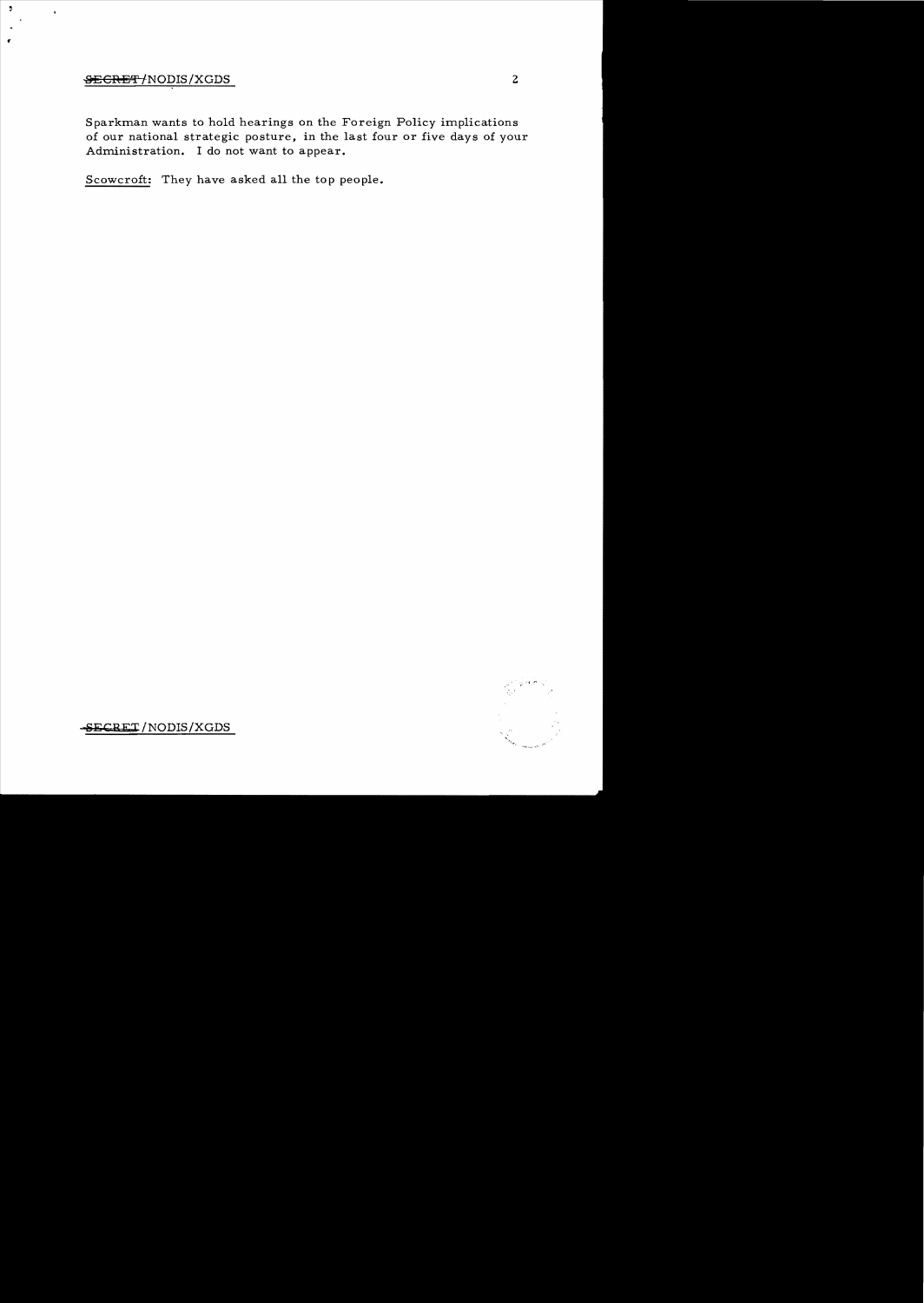$\beta > \frac{\alpha}{2}$  $P/K$  (6 Dec 20 ) Kl dan you tragen is Todaing full execut for the F ar F deal P & almost ministed when I read it.<br>K of it had with her for you, we would have  $w/c$  fints. 2 Truck Carter has trapped himself we / him san into on oil piez Binjarth I had hunch us Verne yesterday. He saved Any pleasant to become all a leaders come here <u>teristem, beyanning with china. Ital him</u> I that it mould be dropptoned the be almost unaccouply used MFF let the sur bin. He is agrand to travel because Byez will underwitcher. (more des resson des personatives) (Descension about pleasanced staying on se State) crhat - Birts au doing to - Cerma cinq is moyarty rule regist now, E un 2 ejees c whates that was too sorre. I think we should strick &c 5 points, become their prog is a prescription for another Chyole. Spark and to will hearing on Tarre CFP implication fam with stratifics **E.O. 12058, SEC. 3.5**<br>NSC MEMO, 11/2408, STATE DEPT. QUIDELINES State  $9x \cdot 3/3/19$ <br> $\frac{1}{3}$ <br> $\frac{1}{2}$ <br> $\frac{1}{2}$ <br> $\frac{1}{2}$ <br> $\frac{1}{2}$